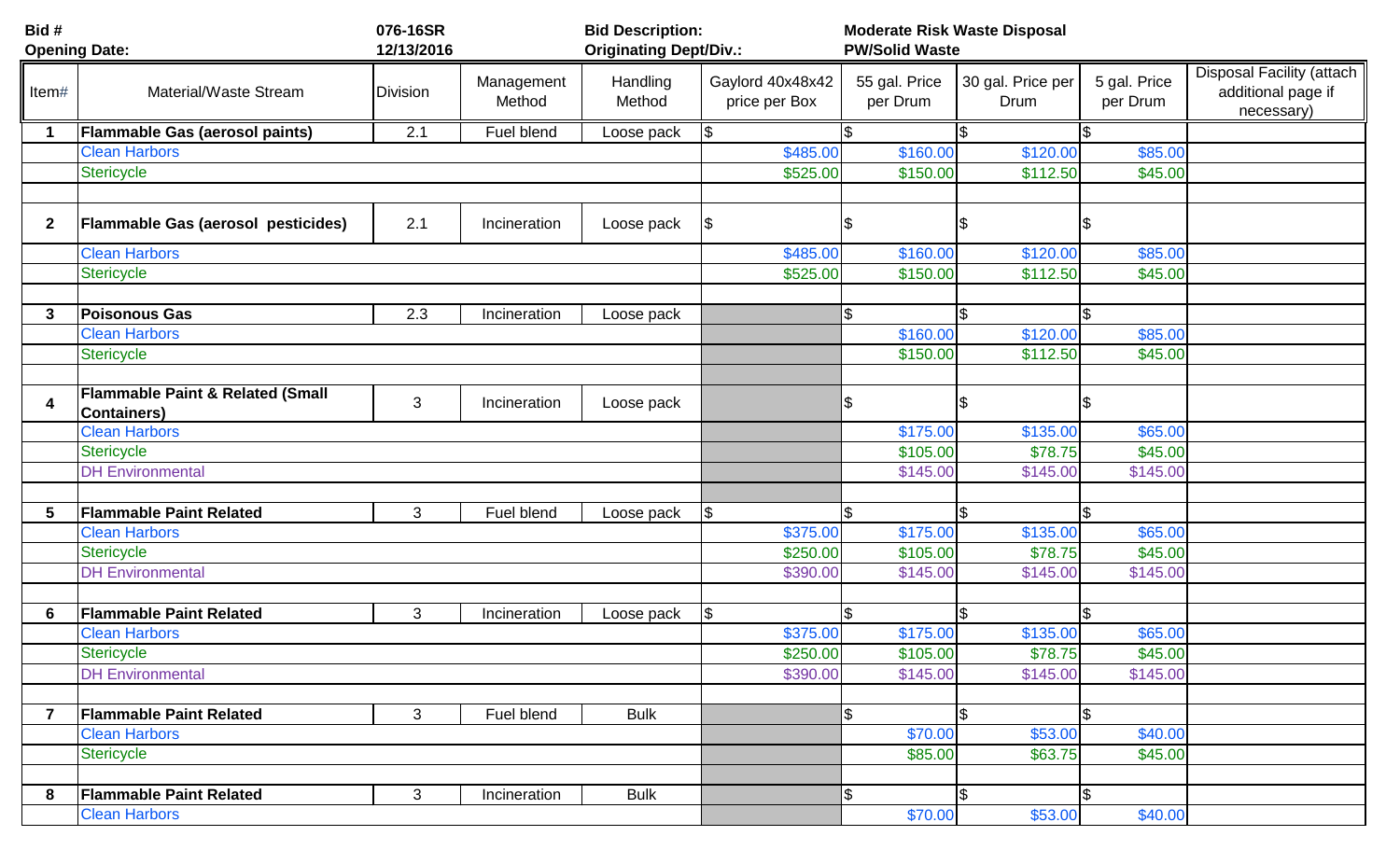|    | Stericycle                |     |                           |             |          | $\overline{$}150.00$ | \$112.50                 | \$45.00                  |  |
|----|---------------------------|-----|---------------------------|-------------|----------|----------------------|--------------------------|--------------------------|--|
|    |                           |     |                           |             |          |                      |                          |                          |  |
| 9  | <b>Flammable Liquids</b>  | 3   | Fuel blend                | <b>Bulk</b> |          | \$                   | \$                       | \$                       |  |
|    | <b>Clean Harbors</b>      |     |                           |             |          | \$70.00              | \$53.00                  | \$40.00                  |  |
|    | Stericycle                |     |                           |             |          | \$85.00              | \$63.75                  | \$45.00                  |  |
|    |                           |     |                           |             |          |                      |                          |                          |  |
| 10 | <b>Flammable Solids</b>   | 4.1 | Incineration              | Lab pack    |          | \$                   | $\overline{\mathcal{S}}$ |                          |  |
|    | <b>Clean Harbors</b>      |     |                           |             |          | \$175.00             | \$135.00                 | \$85.00                  |  |
|    | Stericycle                |     |                           |             |          | \$500.00             | \$345.00                 | \$125.00                 |  |
|    |                           |     |                           |             |          |                      |                          |                          |  |
| 11 | <b>Spontaneously Comb</b> | 4.2 | Incineration              | Lab pack    |          | \$                   | $\overline{\mathcal{E}}$ |                          |  |
|    | <b>Clean Harbors</b>      |     |                           |             |          | \$430.00             | \$359.00                 | \$165.00                 |  |
|    | Stericycle                |     |                           |             |          | no bid               | \$345.00                 | \$125.00                 |  |
|    |                           |     |                           |             |          |                      |                          |                          |  |
| 12 | Dangerous When wet        | 4.3 | Incineration              | Lab pack    |          | \$                   | <b>\$</b>                | \$                       |  |
|    | <b>Clean Harbors</b>      |     |                           |             |          | \$430.00             | \$359.00                 | \$165.00                 |  |
|    | Stericycle                |     |                           |             |          | no bid               | \$345.00                 | \$125.00                 |  |
|    |                           |     |                           |             |          |                      |                          |                          |  |
| 13 | <b>Oxidizers</b>          | 5.1 | Treatment<br>Incineration | Lab pack    |          | \$                   | $\overline{\mathcal{E}}$ |                          |  |
|    | <b>Clean Harbors</b>      |     |                           |             |          | \$175.00             | \$135.00                 | \$85.00                  |  |
|    | Stericycle                |     |                           |             |          | \$295.00             | \$221.25                 | \$88.50                  |  |
|    |                           |     |                           |             |          |                      |                          |                          |  |
| 14 | <b>Organic Peroxides</b>  | 5.2 | Incineration              | Lab pack    |          | \$                   | Ι\$                      | \$                       |  |
|    | <b>Clean Harbors</b>      |     |                           |             |          | \$475.00             | \$359.00                 | \$165.00                 |  |
|    | Stericycle                |     |                           |             |          | \$500.00             | \$350.00                 | \$125.00                 |  |
|    |                           |     |                           |             |          |                      |                          |                          |  |
| 15 | <b>Pesticide Solids</b>   | 6.1 | Incineration              | Lab pack    |          | \$                   | <b>\$</b>                | $\overline{\mathcal{E}}$ |  |
|    | <b>Clean Harbors</b>      |     |                           |             |          | \$175.00             | \$135.00                 | \$85.00                  |  |
|    | Stericycle                |     |                           |             |          | \$159.00             | \$119.25                 | \$47.70                  |  |
|    | <b>DH Environmental</b>   |     |                           |             |          | \$145.00             | \$145.00                 | \$120.00                 |  |
|    |                           |     |                           |             |          |                      |                          |                          |  |
| 16 | <b>Pesticide Solids</b>   | 6.1 | Incineration              | <b>Bulk</b> | \$       | \$                   | $\overline{\theta}$      | \$                       |  |
|    | <b>Clean Harbors</b>      |     |                           |             | \$525.00 | \$175.00             | \$135.00                 | \$85.00                  |  |
|    | <b>Stericycle</b>         |     | \$550.00                  | \$159.00    | \$119.25 | \$47.70              |                          |                          |  |
|    | <b>DH Environmental</b>   |     | \$600.00                  | \$240.00    | \$240.00 | \$240.00             |                          |                          |  |
|    |                           |     |                           |             |          |                      |                          |                          |  |
| 17 | <b>Pesticide Liquids</b>  | 6.1 | Incineration              | Lab pack    |          | \$                   | $\sqrt{3}$               | $\frac{1}{2}$            |  |
|    | <b>Clean Harbors</b>      |     |                           |             |          | \$175.00             | \$135.00                 | \$85.00                  |  |
|    | Stericycle                |     |                           | \$159.00    | \$119.25 | \$47.70              |                          |                          |  |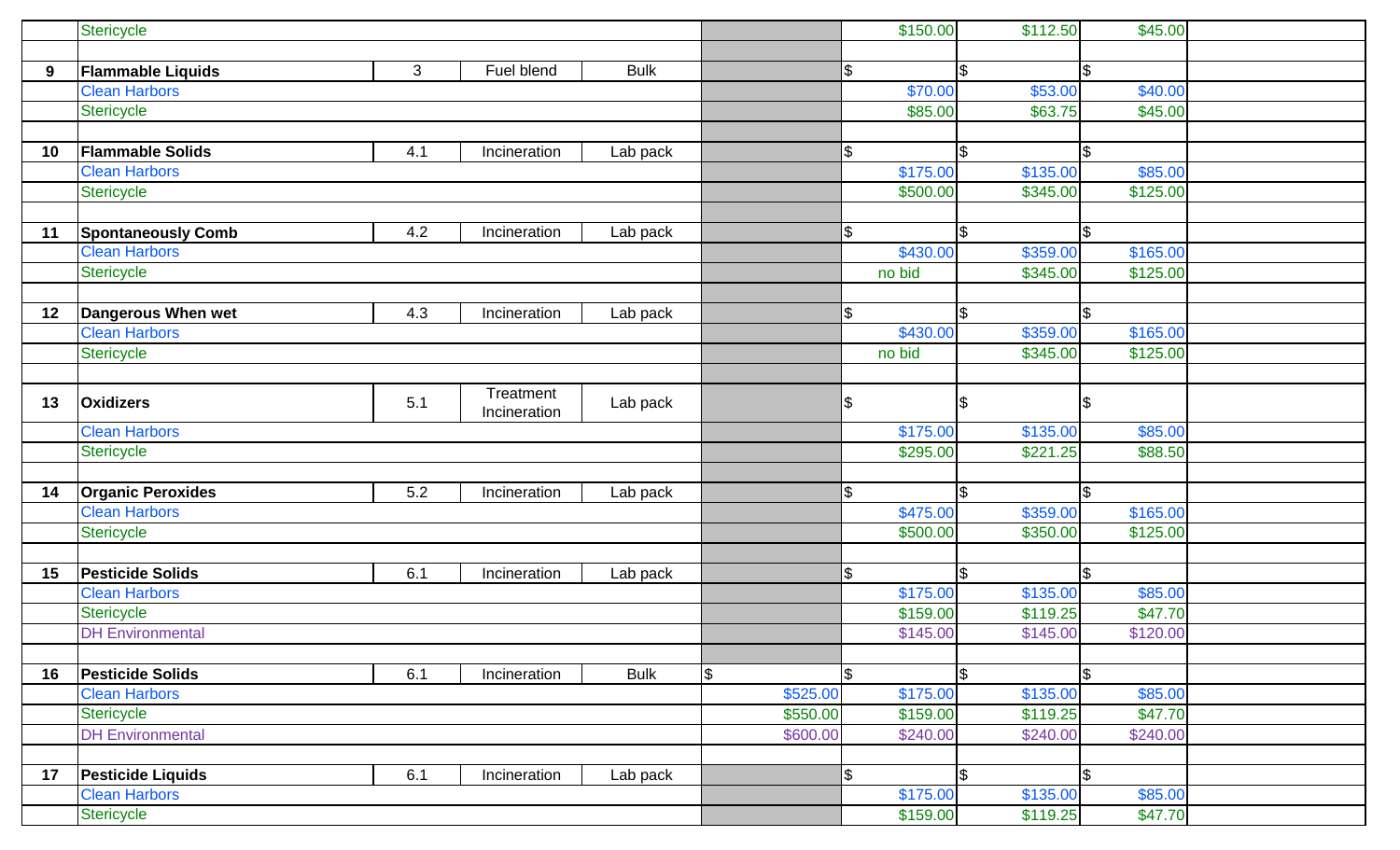| <b>Clean Harbors</b> |                                                             |     |              |             |          | \$150.00            |                          |          |  |
|----------------------|-------------------------------------------------------------|-----|--------------|-------------|----------|---------------------|--------------------------|----------|--|
| 25                   | <b>Ammonia Solution</b>                                     | 8   | Treatment    | <b>Bulk</b> |          | 1\$                 |                          |          |  |
|                      |                                                             |     |              |             |          |                     |                          |          |  |
|                      | <b>DH Environmental</b>                                     |     |              | \$168.00    |          |                     |                          |          |  |
|                      | <b>Stericycle</b>                                           |     |              | \$135.00    |          |                     |                          |          |  |
|                      | <b>Clean Harbors</b>                                        |     |              |             |          | \$150.00            |                          |          |  |
| 24                   | <b>Sulfuric Acid Solution</b>                               | 8   | Treatment    | <b>Bulk</b> |          | $\overline{\theta}$ |                          |          |  |
|                      | <b>DH Environmental</b>                                     |     |              | \$168.00    |          |                     |                          |          |  |
|                      | Stericycle                                                  |     |              | \$135.00    |          |                     |                          |          |  |
|                      | <b>Clean Harbors</b>                                        |     |              | \$150.00    |          |                     |                          |          |  |
| 23                   | <b>Hydrochloric Acid Solution</b>                           | 8   | Treatment    | <b>Bulk</b> |          | \$                  |                          |          |  |
|                      |                                                             |     |              |             |          |                     |                          |          |  |
|                      | <b>DH Environmental</b>                                     |     |              |             |          | \$168.00            |                          |          |  |
|                      | Stericycle                                                  |     |              |             |          | \$125.00            |                          |          |  |
|                      | <b>Clean Harbors</b>                                        |     |              |             |          | \$100.00            |                          |          |  |
| 22                   | <b>Alkaline Solids</b>                                      | 8   | Treat/stab   | <b>Bulk</b> |          | \$                  |                          |          |  |
|                      |                                                             |     |              |             |          |                     |                          |          |  |
|                      | <b>DH Environmental</b>                                     |     |              | \$168.00    |          |                     |                          |          |  |
|                      | Stericycle                                                  |     |              | \$135.00    |          |                     |                          |          |  |
| 21                   | Corrosives Cleaners (acids & bases)<br><b>Clean Harbors</b> | 8   | Treatment    |             |          | \$150.00            |                          |          |  |
|                      |                                                             |     |              | <b>Bulk</b> |          | \$                  |                          |          |  |
|                      | <b>DH Environmental</b>                                     |     |              | \$168.00    |          |                     |                          |          |  |
|                      | Stericycle                                                  |     |              |             |          | \$135.00            |                          |          |  |
|                      | <b>Clean Harbors</b>                                        |     |              |             |          | \$175.00            |                          |          |  |
| 20                   | Corrosives Cleaners (acids & bases)                         | 8   | Treatment    | Lab pack    |          | 1\$                 |                          |          |  |
|                      |                                                             |     |              |             |          |                     |                          |          |  |
|                      | <b>DH Environmental</b>                                     |     |              |             |          | \$240.00            | 240.00                   | \$240.00 |  |
|                      | Stericycle                                                  |     |              |             |          | no bid              | no bid                   | \$150.00 |  |
|                      | <b>Clean Harbors</b>                                        |     |              |             |          | \$175.00            | \$135.00                 | \$85.00  |  |
| 19                   | <b>Dioxins</b>                                              | 6.1 | Incineration | Lab pack    |          | 1\$                 | $\overline{\mathcal{E}}$ |          |  |
|                      | <b>DH Environmental</b>                                     |     |              |             |          | \$240.00            | \$240.00                 | \$240.00 |  |
|                      | Stericycle                                                  |     |              | \$238.00    | \$178.50 | \$71.40             |                          |          |  |
|                      | <b>Clean Harbors</b>                                        |     |              | \$210.00    | \$120.00 | \$85.00             |                          |          |  |
| 18                   | <b>Pesticide Liquids</b>                                    | 6.1 | Incineration | <b>Bulk</b> |          | 1\$                 | \$                       |          |  |
|                      |                                                             |     |              |             |          |                     |                          |          |  |
|                      | <b>DH Environmental</b>                                     |     |              |             | \$145.00 |                     | 145.00                   | \$145.00 |  |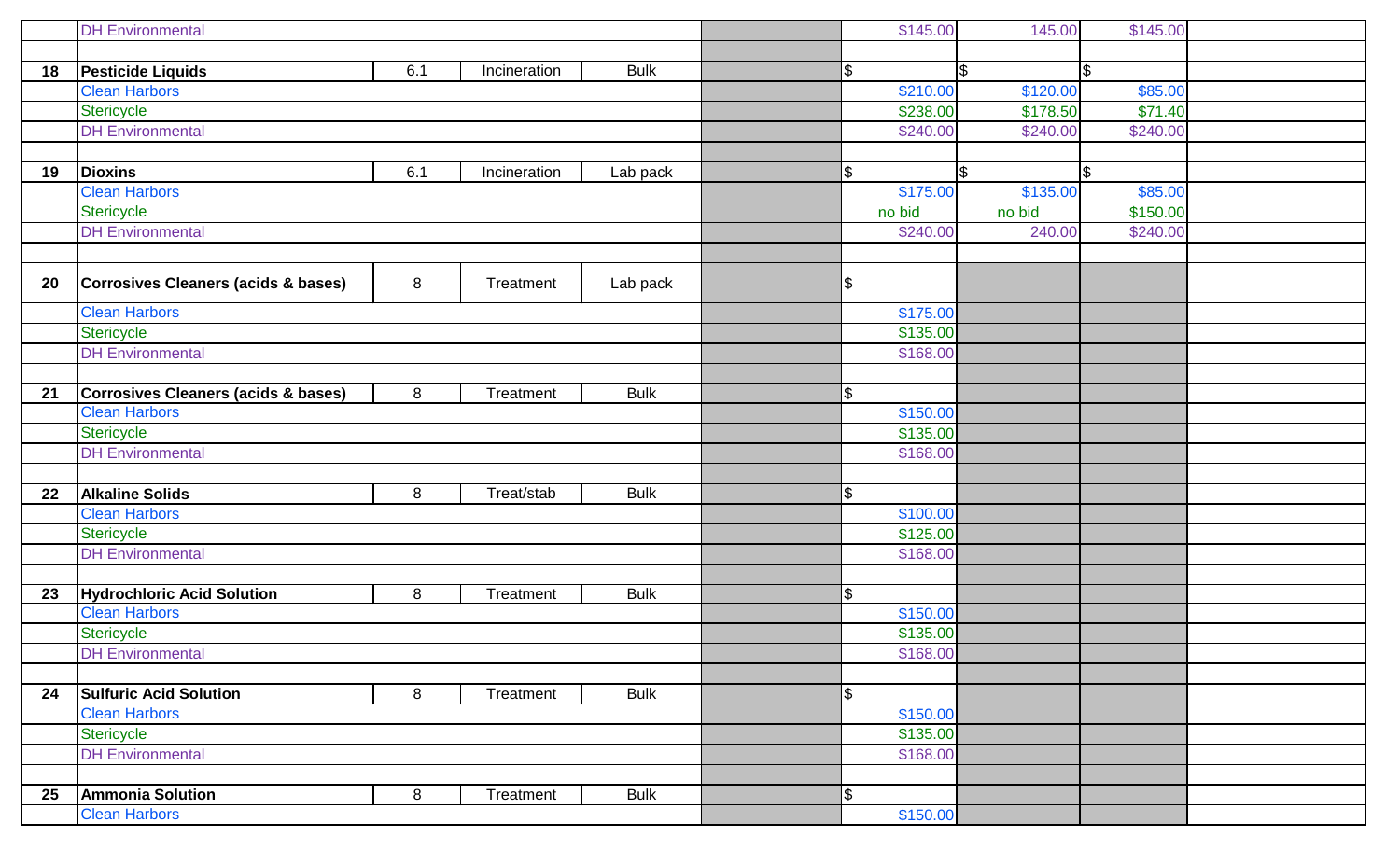|    | Stericycle                     |            |                             |             | \$135.00       |                   |
|----|--------------------------------|------------|-----------------------------|-------------|----------------|-------------------|
|    | <b>DH Environmental</b>        |            |                             |             | \$168.00       |                   |
|    |                                |            |                             |             |                |                   |
| 26 | <b>Alkaline batteries</b>      | 8          | Landfill                    | Loose       | l\$            |                   |
|    | <b>All Battery Sales</b>       |            |                             |             | \$0.50 / lb    |                   |
|    | <b>Clean Harbors</b>           |            |                             |             | \$80.00        |                   |
|    | Stericycle                     |            |                             |             | \$100.00       |                   |
|    | <b>DH Environmental</b>        |            |                             |             | \$115.00       |                   |
|    |                                |            |                             |             |                |                   |
| 27 | <b>PCB Light Ballast</b>       | 9          | Incineration                | Loose       | 1\$            |                   |
|    | <b>Clean Harbors</b>           |            |                             |             | \$450.00       |                   |
|    | Stericycle                     |            |                             |             | \$705.00       |                   |
|    |                                |            |                             |             |                |                   |
| 28 | PCB Liquid (50-500 ppm)        | 9          | Incineration                | <b>Bulk</b> | $\mathfrak{L}$ |                   |
|    | <b>Clean Harbors</b>           |            |                             |             | \$300.00       |                   |
|    | Stericycle                     |            |                             |             | \$350.00       |                   |
|    |                                |            |                             |             |                |                   |
| 29 | <b>PCB Light Ballast</b>       | 9          | Landfill                    | Loose       | $\mathfrak{S}$ |                   |
|    | <b>Clean Harbors</b>           |            |                             |             | \$110.00       |                   |
|    | Stericycle                     |            |                             |             | \$95.00        |                   |
|    | <b>DH Environmental</b>        |            |                             |             | \$115.00       |                   |
|    |                                |            |                             |             |                |                   |
| 30 | PCB Liquid (<50ppm)            | 9          | Incineration                | <b>Bulk</b> | l\$            |                   |
|    | <b>Clean Harbors</b>           |            |                             |             | \$70.00        |                   |
|    | Stericycle                     |            |                             |             | \$190.00       |                   |
|    |                                |            |                             |             |                |                   |
| 31 | <b>Contaminated Oils</b>       | <b>NR</b>  | <b>Fuel Blend</b>           | <b>Bulk</b> | I\$            |                   |
|    | <b>Clean Harbors</b>           |            |                             |             | \$70.00        | FB1 / 1,4         |
|    | <b>Clean Harbors</b>           |            |                             |             | \$53.50        | A31 Recycle / 1.7 |
|    | Stericycle                     |            |                             |             | \$74.00        |                   |
| 32 | <b>Contaminated Soils</b>      | <b>NR</b>  | Landfill                    |             | 1\$            |                   |
|    | <b>Clean Harbors</b>           |            |                             | Loose       | \$80.00        |                   |
|    | Stericycle                     |            |                             |             | \$79.00        |                   |
|    | <b>DH Environmental</b>        |            |                             |             | \$115.00       |                   |
|    |                                |            |                             |             |                |                   |
| 33 | Disposal - Latex Paint (waste) | ${\sf NR}$ | Solidification/<br>landfill | <b>Bulk</b> | 1\$            |                   |
|    | <b>Clean Harbors</b>           |            |                             |             | \$95.00        |                   |
|    | Stericycle                     |            |                             |             | \$85.00        |                   |